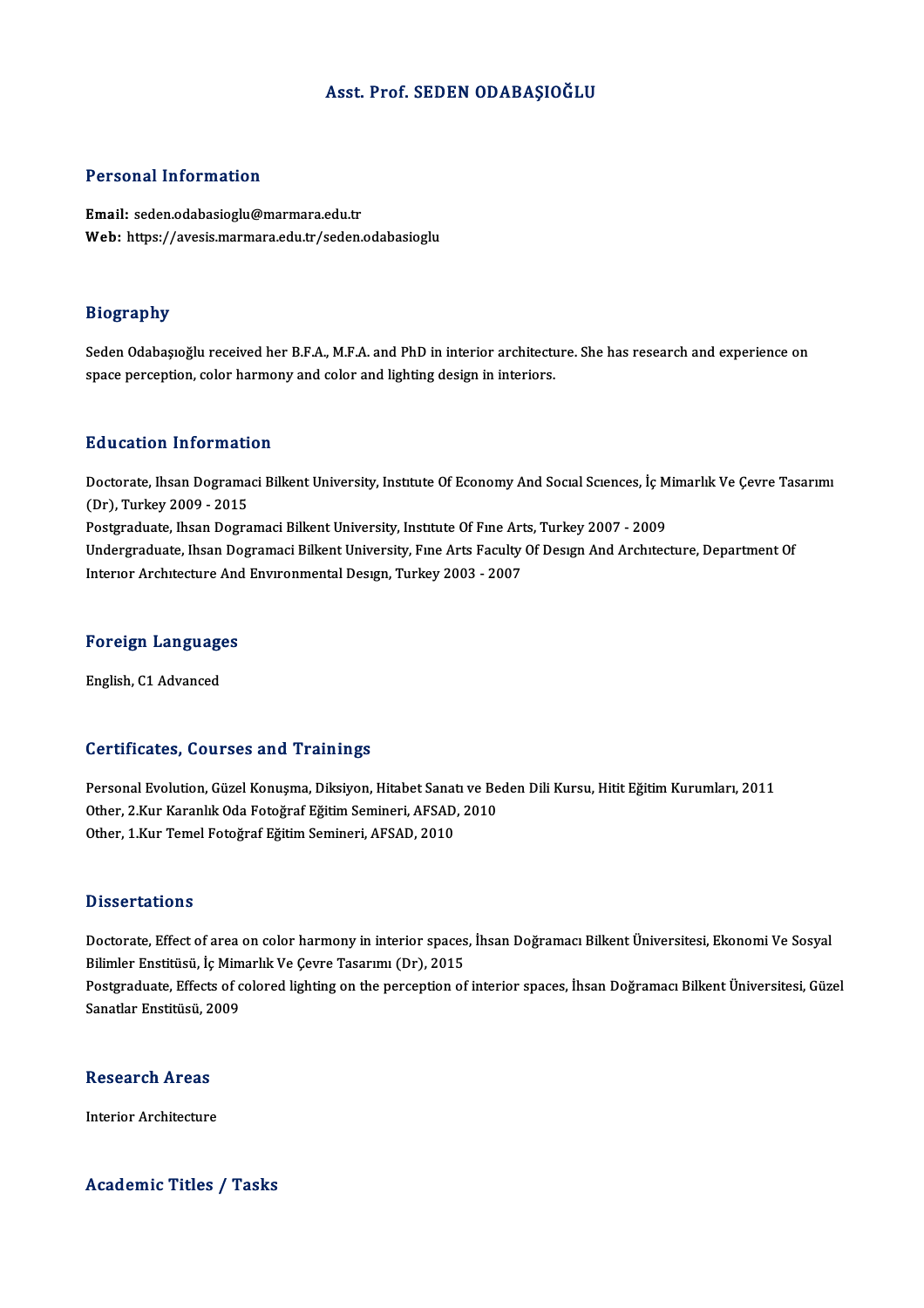### Courses

TasarımTarihi2,Undergraduate,2016 -2017,2017 -2018,2018 -2019 Stüdyo İçMekan2,Undergraduate,2016 -2017,2017 -2018,2018 -2019 Tasarım Tarihi 2, Undergraduate, 2016 - 2017, 2017 - 2018, 2018 - 2019<br>Stüdyo İç Mekan 2, Undergraduate, 2016 - 2017, 2017 - 2018, 2018 - 201<br>Tasarım Teorisi, Undergraduate, 2016 - 2017, 2017 - 2018, 2018 - 2019<br>Tasarım Kü Stüdyo İç Mekan 2, Undergraduate, 2016 - 2017, 2017 - 2018, 2018 - 201<br>Tasarım Teorisi, Undergraduate, 2016 - 2017, 2017 - 2018, 2018 - 2019<br>Tasarım Kültürü, Undergraduate, 2016 - 2017, 2017 - 2018, 2018 - 2019<br>İsmimarlık Tasarım Kültürü, Undergraduate, 2016 - 2017, 2017 - 2018, 2018 - 2019<br>İçmimarlık Temel Tasarım 2. Undergraduate, 2016 - 2017, 2017 - 2018, 2018 - 2019 Tasarım Kültürü, Undergraduate, 2016 - 2017, 2017 - 2018, 2018 - 2019<br>İçmimarlık Temel Tasarım 2, Undergraduate, 2016 - 2017, 2017 - 2018, 20<br>Tasarım Tarihi 1, Undergraduate, 2016 - 2017, 2017 - 2018, 2018 - 2019<br>Makama Ta İçmimarlık Temel Tasarım 2, Undergraduate, 2016 -<br>Tasarım Tarihi 1, Undergraduate, 2016 - 2017, 2017<br>Malzeme Teknolojileri, Undergraduate, 2018 - 2019<br>İsmimarlık Tamal Tasarım 1, Undergraduata, 2016 Tasarım Tarihi 1, Undergraduate, 2016 - 2017, 2017 - 2018, 2018 - 2019<br>Malzeme Teknolojileri, Undergraduate, 2018 - 2019<br>İçmimarlık Temel Tasarım 1, Undergraduate, 2016 - 2017, 2017 - 2018, 2018 - 2019<br>Tenluma Hirmat Uygul Malzeme Teknolojileri, Undergraduate, 2018 - 2019<br>İçmimarlık Temel Tasarım 1, Undergraduate, 2016 - 2017, 20<br>Topluma Hizmet Uygulamaları, Undergraduate, 2018 - 2019<br>Stüdye İs Meltan 1, Undergraduate, 2016 - 2017, 2017, 201 İçmimarlık Temel Tasarım 1, Undergraduate, 2016 - 2017, 2017 - 2018, 201<br>Topluma Hizmet Uygulamaları, Undergraduate, 2018 - 2019<br>Stüdyo İç Mekan 1, Undergraduate, 2016 - 2017, 2017 - 2018, 2018 - 2019<br>Tasarım Tarihi <sup>2,</sup> U Topluma Hizmet Uygulamaları, Undergraduate, 2018 - 2019<br>Stüdyo İç Mekan 1, Undergraduate, 2016 - 2017, 2017 - 2018, 2018 - 2019<br>Tasarım Tarihi 3, Undergraduate, 2016 - 2017

# 1asarim 1arini 3, ondergraduate, 2016 - 2017<br>Articles Published in Journals That Entered SCI, SSCI and AHCI Indexes

- rticles Published in Journals That Entered SCI, SSCI<br>I. Effect of area on color harmony in simulated interiors<br>ODARASIOCLUS OLGUNTUREN I. Effect of area on color harmony in simulated interiors<br>ODABASIOĞLU S., OLGUNTÜRK N. Effect of area on color harmony in simulated interiors<br>ODABAŞIOĞLU S., OLGUNTÜRK N.<br>COLOR RESEARCH AND APPLICATION, vol.45, no.4, pp.710-727, 2020 (Journal Indexed in SCI)<br>FEFECTS OF COLOUPED LICHTINC ON THE PERCERTION OF ODABAȘIOĞLU S., OLGUNTÜRK N.<br>COLOR RESEARCH AND APPLICATION, vol.45, no.4, pp.710-727, 2020 (Journal Indexed in<br>II. EFFECTS OF COLOURED LIGHTING ON THE PERCEPTION OF INTERIOR SPACES<br>ODARASIOČI U S. OLGUNTÜRK N
- COLOR RESEARCH AND APPLICAT<br>EFFECTS OF COLOURED LIGHT<br>ODABAŞIOĞLU S., OLGUNTÜRK N.<br>BERCEPTIJAL AND MOTOR SKU LS EFFECTS OF COLOURED LIGHTING ON THE PERCEPTION OF INTERIOR SPACES<br>ODABAŞIOĞLU S., OLGUNTÜRK N.<br>PERCEPTUAL AND MOTOR SKILLS, vol.120, no.1, pp.183-201, 2015 (Journal Indexed in SSCI) PERCEPTUAL AND MOTOR SKILLS, vol.120, no.1, pp.183-201, 2015 (Journal Indexed in SSCI)<br>Refereed Congress / Symposium Publications in Proceedings

- efereed Congress / Symposium Publications in Proceedings<br>I. Kullanıcı ve Sosyal Sorumluluk Odaklı Atölye Deneyimi: Topluma Hizmet Uygulamaları Dersi Örneği<br>KOC SAČLAM C. TAS A. ERKAN T. ODARASIOČLUS Kullanıcı ve Sosyal Sorumluluk Odaklı Atölye I<br>KOÇ SAĞLAM C., TAŞ A., ERKAN T., ODABAŞIOĞLU S.<br>II Hivelanarası İs Mimarlık Eğitimi Somnownumu. 14 Kullanıcı ve Sosyal Sorumluluk Odaklı Atölye Deneyimi: Top<br>KOÇ SAĞLAM C., TAŞ A., ERKAN T., ODABAŞIOĞLU S.<br>II. Uluslararası İç Mimarlık Eğitimi Sempozyumu, 14 - 15 May 2019<br>Effect of Area on Golor Harmony in Simulated Inte KOÇ SAĞLAM C., TAŞ A., ERKAN T., ODABAŞIOĞLU S.<br>II. Uluslararası İç Mimarlık Eğitimi Sempozyumu, 14 - 15 May 2019<br>II. Effect of Area on Color Harmony in Simulated Interiors
- Odabaşıoğlu S., Olguntürk N. CIC25 (25th Color and Imaging Conference), Oppland, Norway, 11 - 15 September 2017
- III. Effects of Coloured Lighting on the Perception of Interior Spaces Odabaşıoğlu S.,OlguntürkN. 12th International AIC Colour Congress, Newcastle-Upon-Tyne, United Kingdom, 8 - 12 July 2013

### **Tasks In Event Organizations**

**Tasks In Event Organizations**<br>İkizler E., Eryayar E., Ürper O., Odabaşıoğlu S., Vagtborg E., Ağrılı R. A. , Koç Sağlam C., Uludüz Ç., Taş A., ILGIN İ. D. ,<br>Marmare Üniversitesi CSE 7 Uluslararesı Öğrensi Triansli, Art Ast Masko Y.H. 2001 ve Sanyautovice<br>İkizler E., Eryayar E., Ürper O., Odabaşıoğlu S., Vagtborg E., Ağrılı R. A. , Koç Sağlam C., Uludüz Ç., Taş A., I<br>Marmara Üniversitesi GSF 7.Uluslararası Öğrenci Trienali, Art Activities, İs İkizler E., Eryayar E., Ürper O., Odabaşıoğlu S., Vagtborg E., Ağrılı R. A. , Koç Sağlam C., Uludüz Ç., Taş A., ILGIN İ. D.<br>Marmara Üniversitesi GSF 7.Uluslararası Öğrenci Trienali, Art Activities, İstanbul, Turkey, Hazira Marmara Üniversitesi GSF 7.Uluslararası Öğrenci Trienali, Art Activities, İstanbul, Turkey, Haziran 2017<br>Ilgın I. D. , Saygı S., Bağrışen Y., Öztürk S., Vagtborg E., Eti Proto F. M. , Soyupak I., Odabaşıoğlu S., 6th Inter<br> Student Triennial, Marmara University Faculty of Fine Arts, Art Activities, İstanbul, Turkey, Haziran 2013<br>Citations

Total Citations (WOS):21